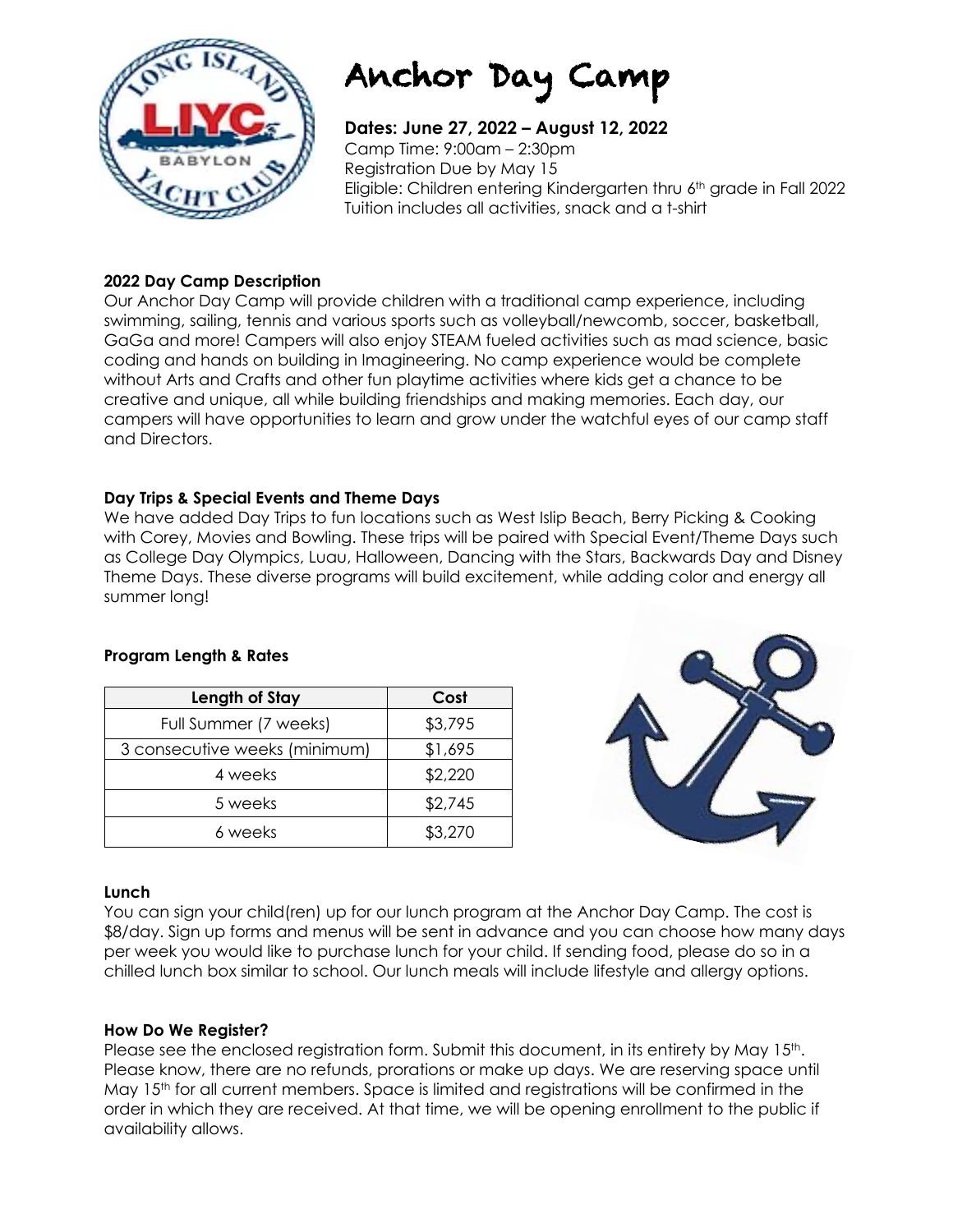

## Long Island Yacht Club's Anchor Day Camp



**-2022 Member Registration Form-**

**PROGRAM DATES: JUNE 27, 2022 TO AUGUST 12, 2022 (\*No Camp on July 4)** No makeup days or refunds. Registration Deadline is May 15

 $\overline{a}$ **PARENT OR GUARDIAN INFORMATION** Last Name: \_\_\_\_\_\_\_\_\_\_\_\_\_\_\_\_\_\_\_\_\_Parent 1: \_\_\_\_\_\_\_\_\_\_\_\_\_\_\_ Cell: \_\_\_\_\_\_\_\_\_\_\_\_\_\_\_\_\_\_\_Parent 2: \_\_\_\_\_\_\_\_\_\_\_\_\_\_\_\_\_ Cell: \_\_\_\_\_\_\_\_\_\_\_\_\_\_\_\_\_\_\_ Address: \_\_\_\_\_\_\_\_\_\_\_\_\_\_\_\_\_\_\_\_\_\_\_\_\_\_\_\_\_\_\_ Emergency Contact: \_\_\_\_\_\_\_\_\_\_\_\_\_\_\_\_\_\_\_\_\_\_\_\_\_\_\_\_\_\_ Cell: \_\_\_\_\_\_\_\_\_\_\_\_\_\_\_\_\_\_\_\_\_\_\_\_\_\_\_\_ Parent 1 Email: \_\_\_\_\_\_\_\_\_\_\_\_\_\_\_\_\_\_\_\_\_\_\_\_\_\_\_\_\_\_\_\_\_\_\_\_\_\_\_\_\_\_ Parent 2 Email: \_\_\_\_\_\_\_\_\_\_\_\_\_\_\_\_\_\_\_\_\_\_\_\_\_\_\_\_\_\_\_\_\_\_\_\_\_\_\_\_\_\_\_\_\_\_\_\_\_\_\_\_\_\_\_\_\_\_\_ **CHILD INFORMATION (1) Name: \_\_\_\_\_\_\_\_\_\_\_\_\_\_\_\_\_\_\_\_\_\_\_\_\_\_\_\_ DOB: \_\_\_\_\_\_\_\_\_\_\_\_\_ AGE: \_\_\_\_\_ GRADE (Fall 2022): \_\_\_\_\_Gender: \_\_\_\_\_\_\_\_\_\_**  Program Enrollment 7 Weeks c \$3,795 T-Shirt Size: (*circle one*): YS YM YL AS AM AL 6 Weeks  $\Box$  \$3,270  $5$  Weeks  $\Box$  \$2,745 4 Weeks 2\$2,220 3 Weeks  $\Box$  \$1,695 (must be consecutive weeks) \*If not full summer, which weeks will your child be attending?  $\Box$  1  $\Box$  2  $\Box$  3  $\Box$  4  $\Box$  5  $\Box$  6  $\Box$  7  $\Box$  (Mondays thru Fridays only) **(2) Name: \_\_\_\_\_\_\_\_\_\_\_\_\_\_\_\_\_\_\_\_\_\_\_\_\_\_\_\_ DOB: \_\_\_\_\_\_\_\_\_\_\_\_\_ AGE: \_\_\_\_\_ GRADE (Fall 2022): \_\_\_\_\_Gender: \_\_\_\_\_\_\_\_\_\_**  Program Enrollment 7 weeks 1 \$3,795 T-Shirt Size: (circle one): YS YM YL AS AM AL 6 Weeks  $\overline{\Box}$  \$3,270 5 Weeks  $\overline{\Box}$  \$2,745 4 Weeks **1** \$2,220 3 Weeks  $\Box$  \$1,695 (must be consecutive weeks) \*If not full summer, which weeks will your child be attending?  $\Box$  1  $\Box$  2  $\Box$  3  $\Box$  4  $\Box$  5  $\Box$  6  $\Box$  7  $\Box$  (Mondays thru Fridays only) **(3) Name: \_\_\_\_\_\_\_\_\_\_\_\_\_\_\_\_\_\_\_\_\_\_\_\_\_\_\_\_ DOB: \_\_\_\_\_\_\_\_\_\_\_\_\_ AGE: \_\_\_\_\_ GRADE (Fall 2022): \_\_\_\_\_Gender: \_\_\_\_\_\_\_\_\_\_**  Program Enrollment 7 Weeks 1\$3,795 T-Shirt Size: (circle one): YS YM YL AS AM AL 6 Weeks  $\Box$  \$3,270 5 Weeks  $\overline{\Box}$  \$2,745 4 Weeks  $\overline{\square}$  \$2,220  $3$  Weeks  $\overline{\Box}$  \$1,695 (must be consecutive weeks) \*If not full summer, which weeks will your child be attending?  $\Box$  1  $\Box$  2  $\Box$  3  $\Box$  4  $\Box$  5  $\Box$  6  $\Box$  7  $\Box$  (Mondays thru Fridays only) **Member Fees Per Child (fees do not include NYS sales tax)** Total Fee for all children: \_ CHARGE AUTHORIZATION: Date: \_\_\_\_\_\_\_\_\_\_\_\_\_\_\_\_\_\_\_ Member #: \_\_\_\_\_\_\_\_\_\_\_\_\_\_\_\_ Signature: PAYMENT METHOD: c **I am enclosing a check for the full amount (made payable to Long Island Yacht Club)** c **Please charge my credit card on file for the full amount (charge will include an additional 3% surcharge)**